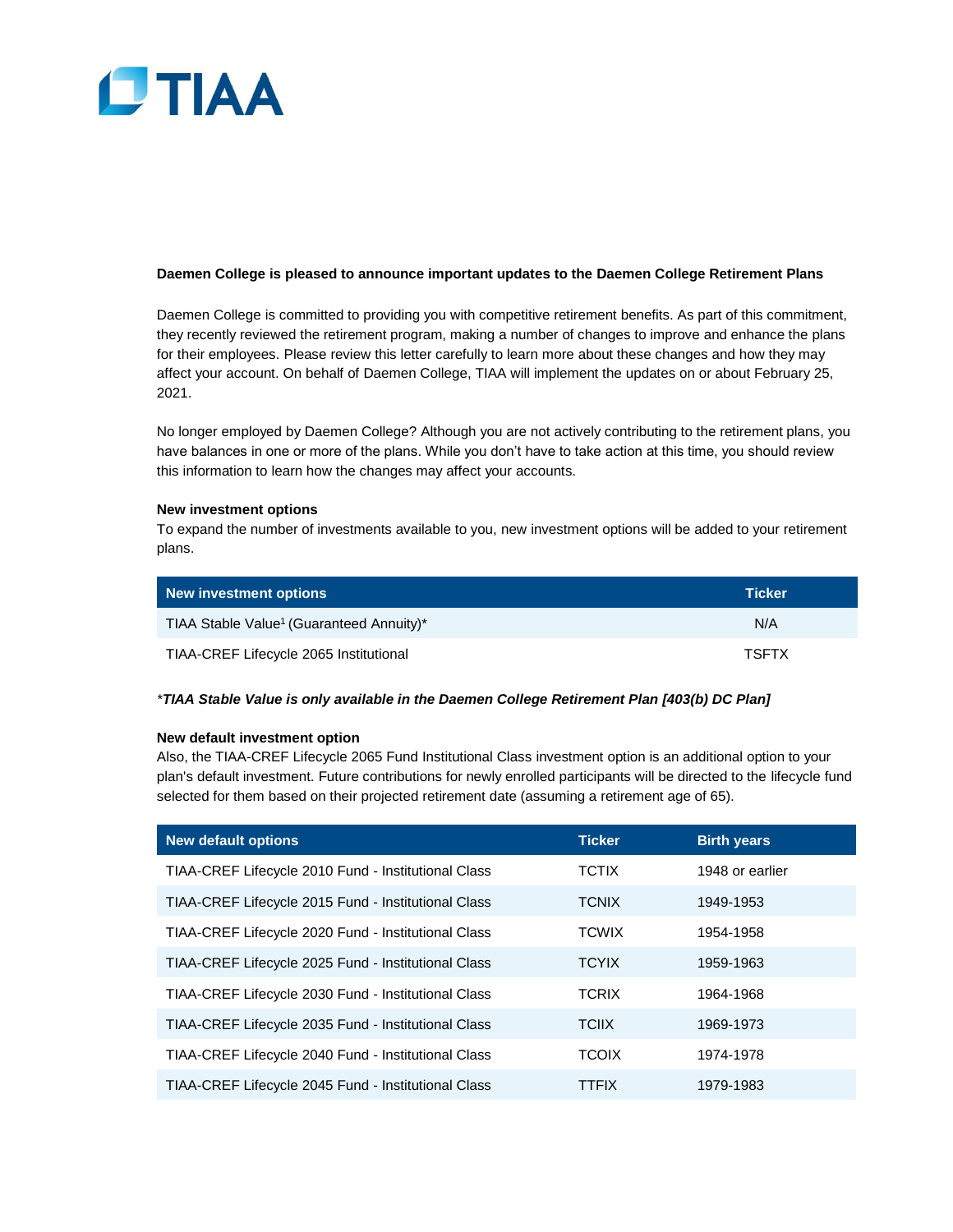| <b>New default options</b>                          | <b>Ticker</b> | <b>Birth years</b> |
|-----------------------------------------------------|---------------|--------------------|
| TIAA-CREF Lifecycle 2050 Fund - Institutional Class | <b>TFTIX</b>  | 1984-1988          |
| TIAA-CREF Lifecycle 2055 Fund - Institutional Class | <b>TTRIX</b>  | 1989-1993          |
| TIAA-CREF Lifecycle 2060 Fund - Institutional Class | <b>TLXNX</b>  | 1994-1998          |
| TIAA-CREF Lifecycle 2065 Fund - Institutional Class | <b>TSFTX</b>  | 1999 to present    |

# **What are lifecycle funds?**

A lifecycle fund is a "fund of funds," primarily invested in shares of other mutual funds. The fund's investments are adjusted gradually from more aggressive to more conservative as the target retirement date approaches. The principal value of a lifecycle fund isn't guaranteed at any time, including at the target date, and will fluctuate with market changes. Lifecycle funds share the risks associated with the types of securities held by each of the underlying funds in which they invest.

The target date represents an approximate date when investors may plan to begin withdrawing from the fund. However, you are not required to withdraw the funds at the target date. In addition to the fees and expenses associated with the lifecycle funds, there is exposure to the fees and expenses associated with the underlying mutual funds, as well.

# **New investment options and fees**

Your plan assesses annual administrative fees to cover services such as recordkeeping, legal, accounting, investment advisory, and other plan and participant services.\*

As with the existing fee structure, the new investments in your plan as of February 25, 2021, will be assessed two annual plan servicing fees of 0.05% (\$0.50 per \$1,000 invested) and 0.15% (\$1.50 per \$1,000 invested), which will be divided into quarterly payments and deducted from your account on a quarterly basis. If you are invested in any of the options that indicate revenue sharing, you will see a "Plan Servicing Credit" revenue sharing transaction on your quarterly statements. The plan servicing credit will be applied to your account on the last business day of each quarter.

The following table details each investment option in the plan and any associated TIAA plan servicing credit. The total administrative fee equals the revenue share plus the TIAA plan servicing (credit).

|                                                        |               | <b>Investment Expenses</b>                                   |                                                            | <b>Plan Servicing Fee</b><br><b>Calculations</b>  |                                                        |
|--------------------------------------------------------|---------------|--------------------------------------------------------------|------------------------------------------------------------|---------------------------------------------------|--------------------------------------------------------|
| <b>Account or Fund</b>                                 | <b>Ticker</b> | <b>Gross</b><br><b>Expense</b><br>Ratio <sup>2</sup><br>(% ) | <b>Net</b><br><b>Expense</b><br>Ratio <sup>2</sup><br>(% ) | <b>Revenue</b><br>Sharing <sup>3</sup><br>$(\% )$ | <b>Plan</b><br><b>Servicing</b><br>$(Credit)^4$<br>(%) |
| TIAA-CREF Lifecycle 2065 Institutional 5               | <b>TSFTX</b>  | 3.94                                                         | 0.45                                                       | 0.00                                              | 0.00                                                   |
| TIAA Stable Value <sup>1</sup><br>(Guaranteed Annuity) | N/A           | N/A                                                          | N/A                                                        | 0.00                                              | 0.00                                                   |

\* Plan servicing fees can be deducted from investment options in Retirement Choice and Retirement Choice Plus contracts. However, plan servicing fees cannot be deducted from annuities in Retirement Annuity, Group Retirement Annuity, Supplemental Retirement Annuity and Group Supplemental Retirement Annuity contracts.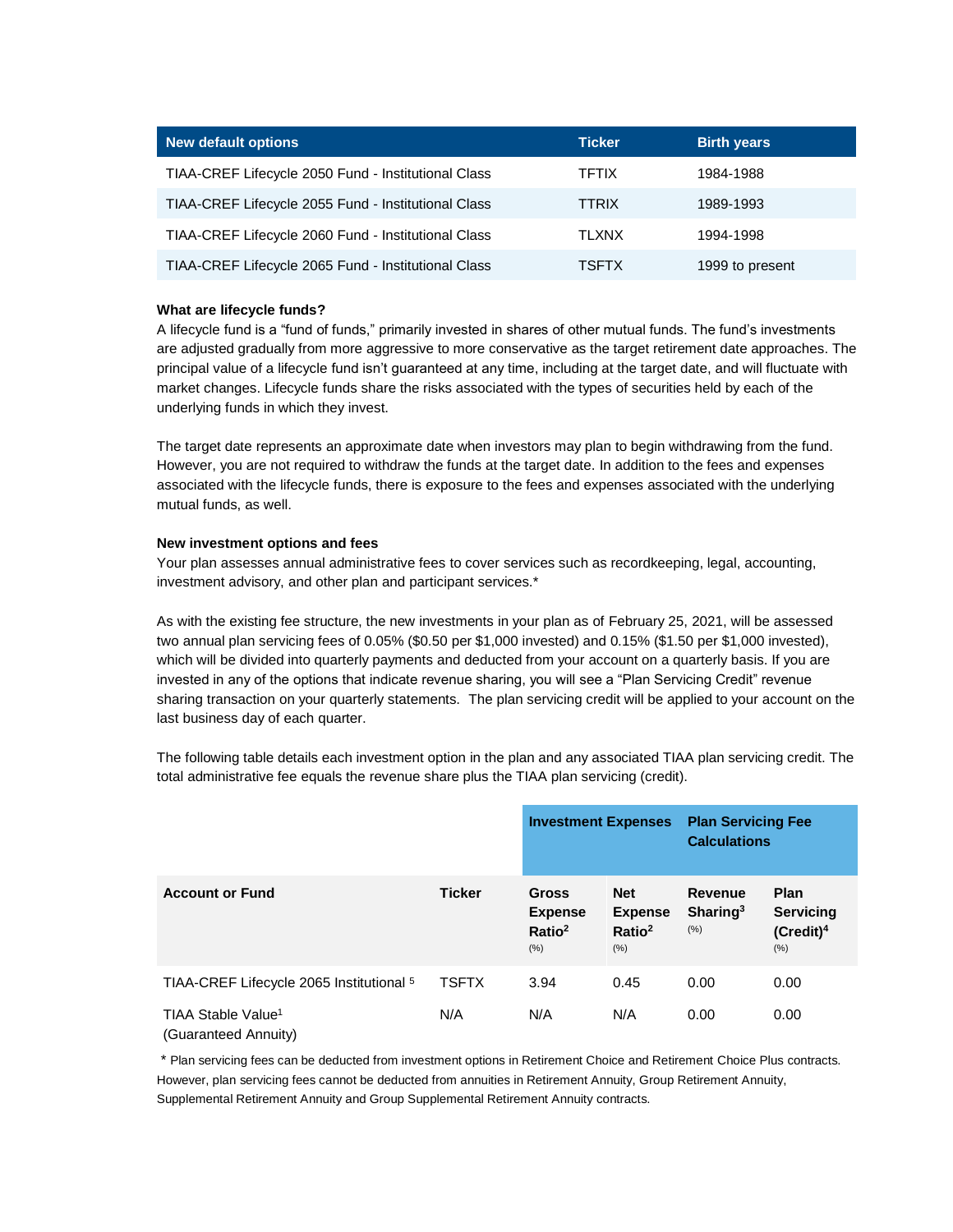## **Investment-specific services**

Each of the plan's investment options has a fee for investment management and associated services. Plan participants generally pay for these costs through what is called an expense ratio. Expense ratios are displayed as a percentage of assets. For example, an expense ratio of 0.50% means a plan participant pays \$5 annually for every \$1,000 in assets. Taking the expense ratio into consideration allows you to compare investment fees.

In some cases, investment providers share in the cost of plan administration. This practice is called "revenue sharing." An investment manager, distribution company or transfer agent may pay a portion of a mutual fund's expense ratio from their revenues to a plan recordkeeper, such as TIAA, for keeping track of the ownership of the mutual fund's shares and other shareholder services. Any revenue shared by an investment provider is included as part of each investment's expense ratio (it is not in addition to the published expense ratios).

Please note that TIAA Traditional, TIAA Real Estate Account and all CREF Annuity accounts do not have revenue sharing. Rather, TIAA may apply a "plan services expense offset" to the plan's administrative and recordkeeping costs for these investment options.

For information on investment-specific expenses and fees, visit **TIAA.org/daemen** or review the prospectuses at **TIAA.org/performance**.

#### **Have questions?**

To learn more about these changes and how they will impact your account, connect with TIAA:

## **Online:**

To learn more about the investment options, go to **TIAA.org**. You can then enter the name or ticker symbol of the investment options in the search field.

To learn more about your plan and to update your retirement portfolio online, log in to the secure website at **TIAA.org/daemen**, where you can change the direction of future contributions, transfer existing assets and review your beneficiary election.

## **Phone:**

If you prefer, you can update your retirement portfolio by calling TIAA at **800-842-2252**, weekdays, 8 a.m. to 10 p.m. (ET).

#### **In person:**

To protect the health and safety of you and our employees during the coronavirus outbreak, TIAA is conducting individual one-on-one sessions by phone and online. To schedule an individual one-on-one session, call **800- 732-8353**, weekdays, 8 a.m. to 10 p.m. (ET). You can also schedule a meeting online at **TIAA.org/schedulenow**.

**Important note: If you have a foreign mailing address on file, there may be restrictions due to international securities laws on investing in the new options, and TIAA may be restricted from processing certain mutual fund transactions on your behalf. If you have a legitimate U.S. mailing address in Puerto Rico, or an Army Post Office (APO), Diplomatic Post Office (DPO) or Fleet Post Office (FPO) box, the restrictions may not apply to you. Please call TIAA for more information at 800-842-2252 weekdays, 8 a.m. to 10 p.m. (ET).**